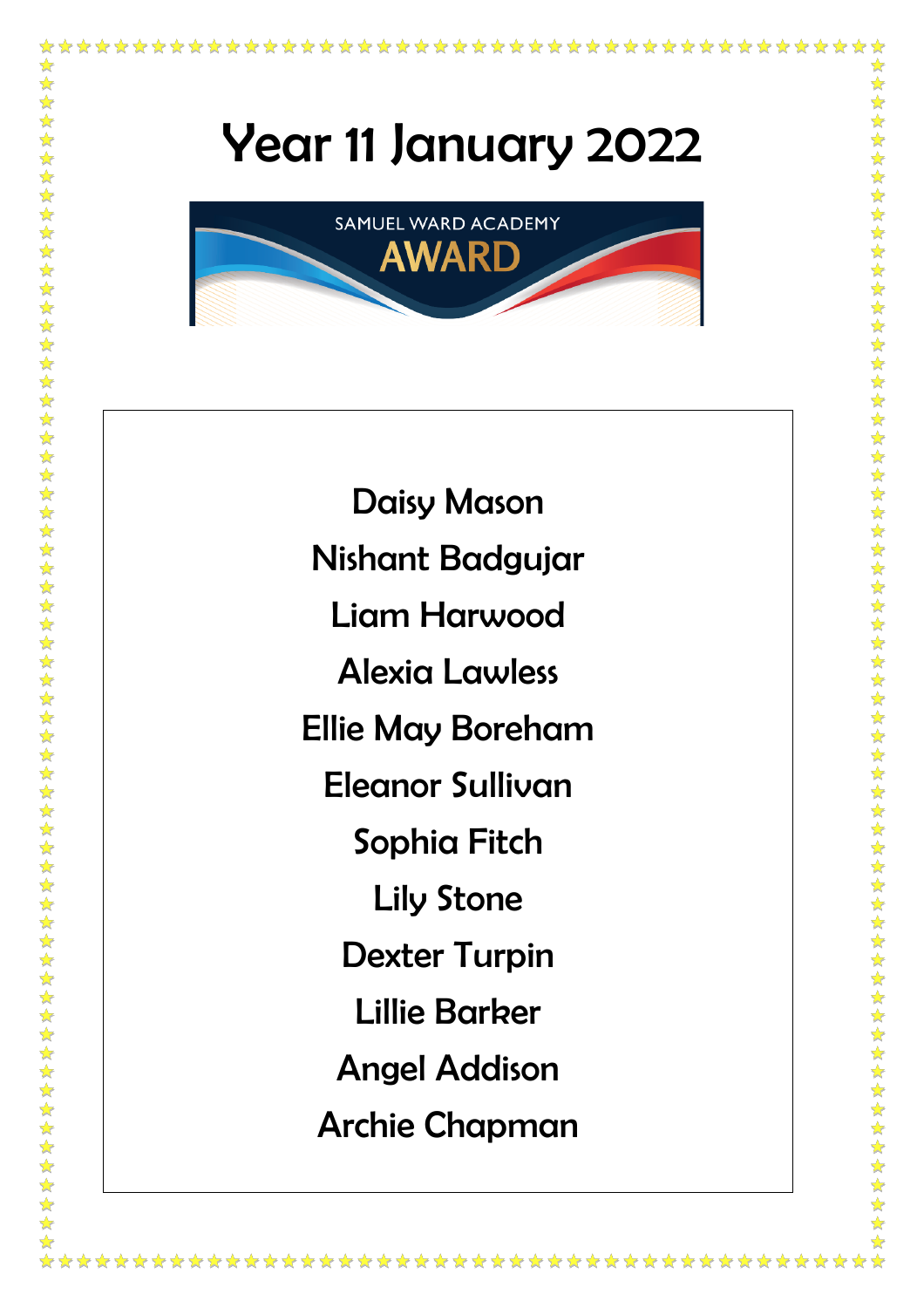大女

大女女女

\*\*\*\*\*\*\*\*\*\*\*\*\*\*\*\*



Kartikaa Pathipan Teresa Langley Georgia Blackaby Jack Sharman Stephanie Wells Amelia Szot Gabriella Bruce Paige Forbes-Knight Madeline Hancock-Smith Isabelle Miller Sienna Saunders Jacqueline Menor Perrin Shrestha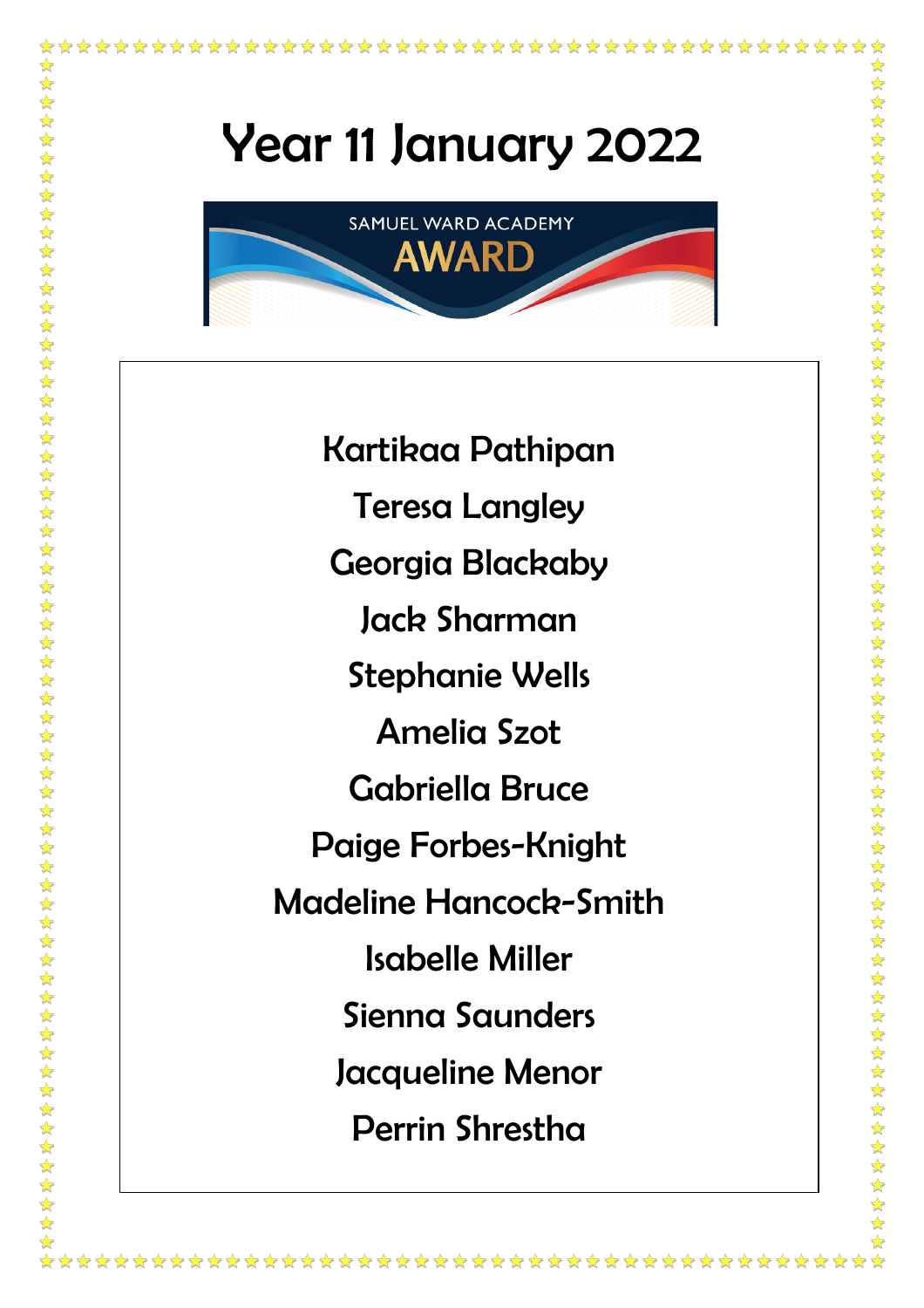✿

\*\*\*\*\*\*\*\*\*\*\*\*\*\*\*\*\*\*\*\*\*\*\*\*\*\*\*\*\*\*\*\*\*\*\*\*\*

\*\*\*\*\*\*\*\*\*\*\*\*\*\*

\*\*\*\*\*\*\*\*\*\*\*\*\*\*\*\*\*\*

\*\*\*\*\*\*\*\*\*\*\*\*\*\*\*\*\*\*\*\*\*\*\*\*\*\*\*\*

\*\*\*\*\*\*\*\*\*\*\*\*\*\*\*

☆☆☆☆☆☆☆☆☆☆☆☆☆



Alice Griffiths Livia Nichols Moira Tupas Joanna Saiju Bella Abbott Ginika Onu Florence Maddocks Ellie Morgan-Owen Carl Pagulayan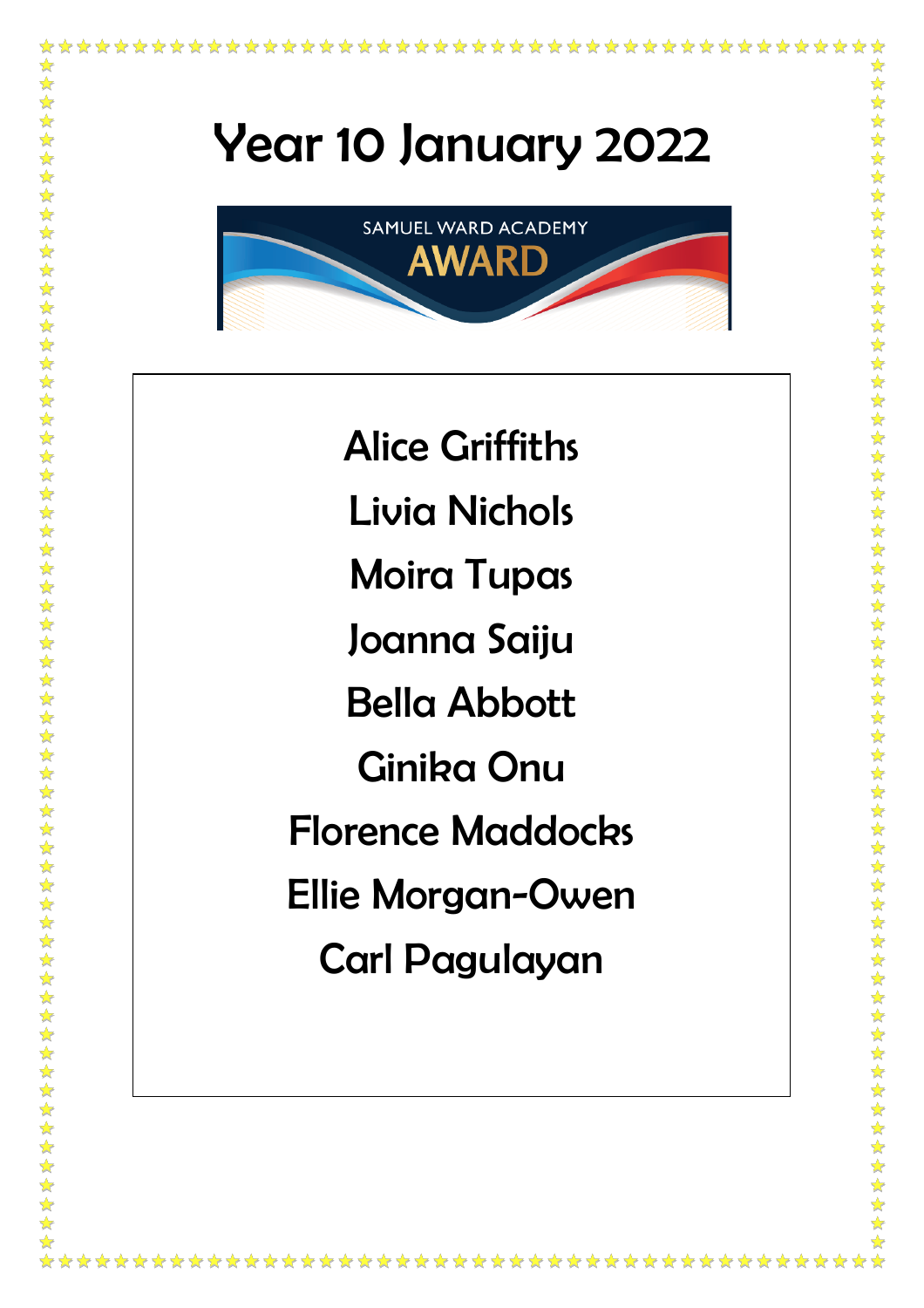

Ireene Shibu Anna-Grace Mathew Amelia Claydon Jennifer Anyaegbu Hugo Hammond Josh Wigmore Demi Jose Nakita Van Aswegen Mais Bustin Hayden Shepherd Molly Jones

\*\*\*\*\*\*\*\*\*\*\*\*\*\*\*\*

女女女女女女女女女女女女女女女女女女女女女女女女女女女女女女女女女女女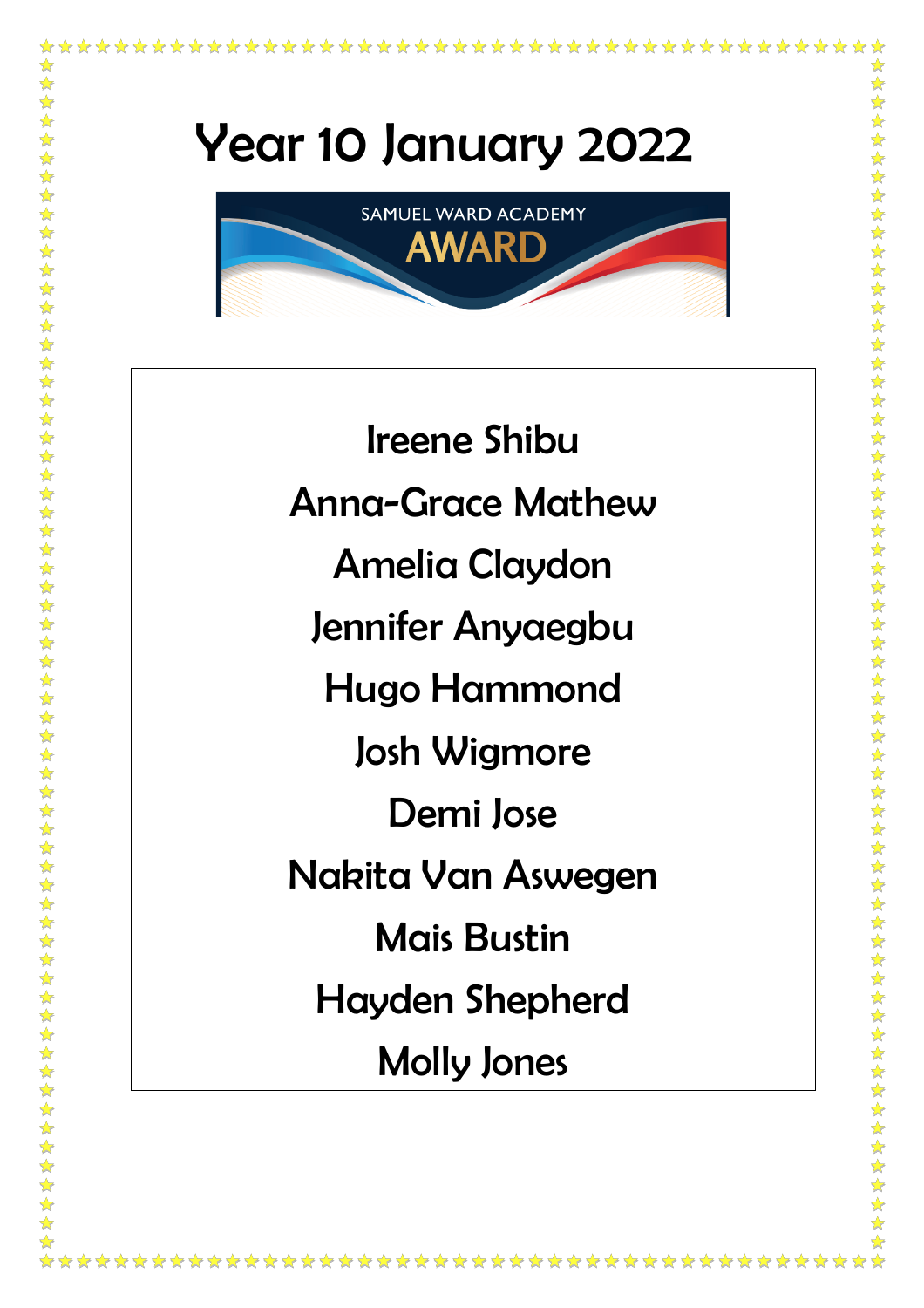

★★★★★

Riley Symonds Emmeline Miller Scarlett Woodward Jessica Butcher Nanda Sajith Misha Kiselev Josh Cijo Aaric Morales Bruna Mendes Grace Richardson Maddie Thomas

\*\*\*\*\*\*\*\*\*\*\*\*\*\*\*\*\*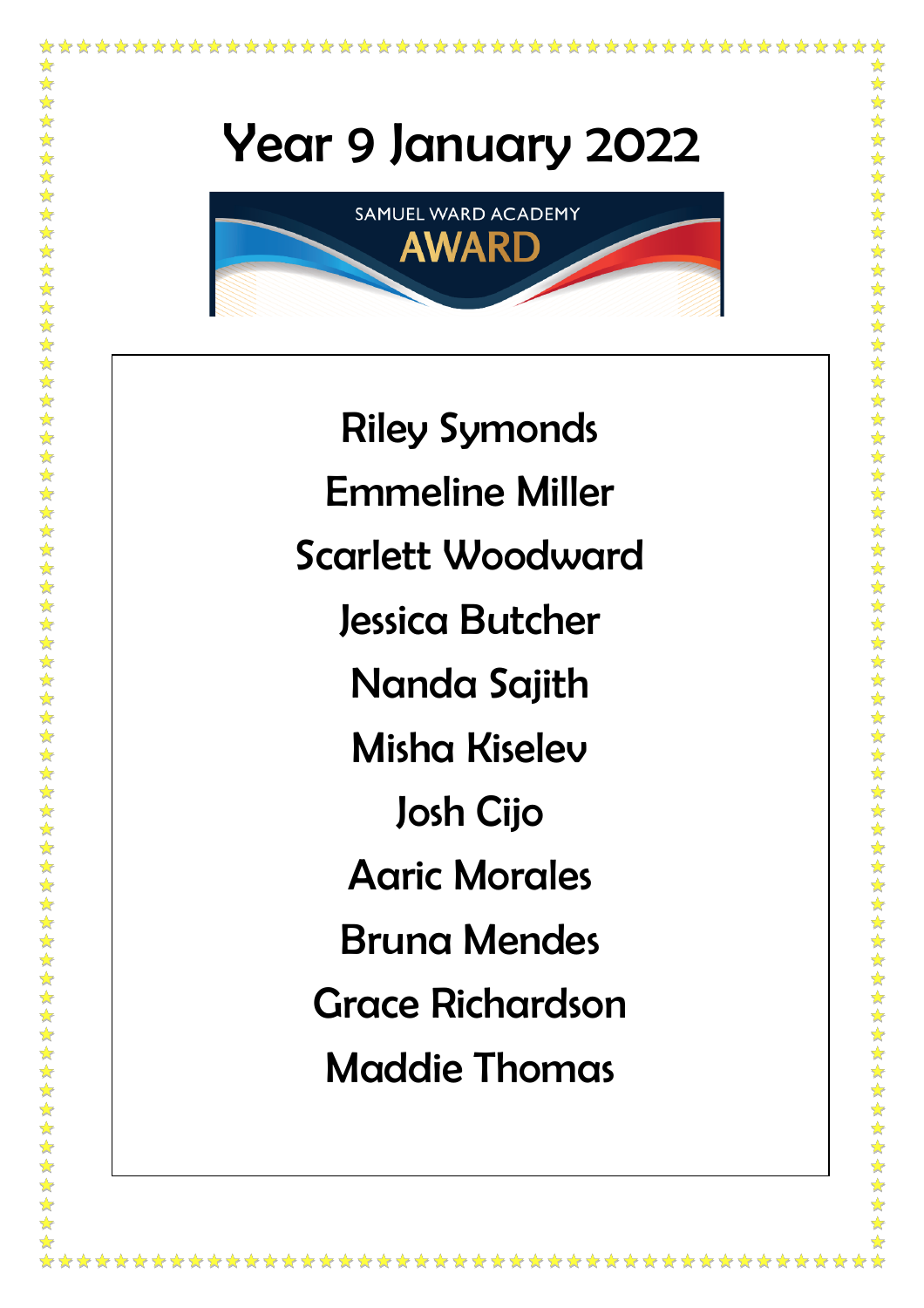

\*\*\*\*\*\*\*\*\*\*\*\*\*\*\*\*\*\*\*\*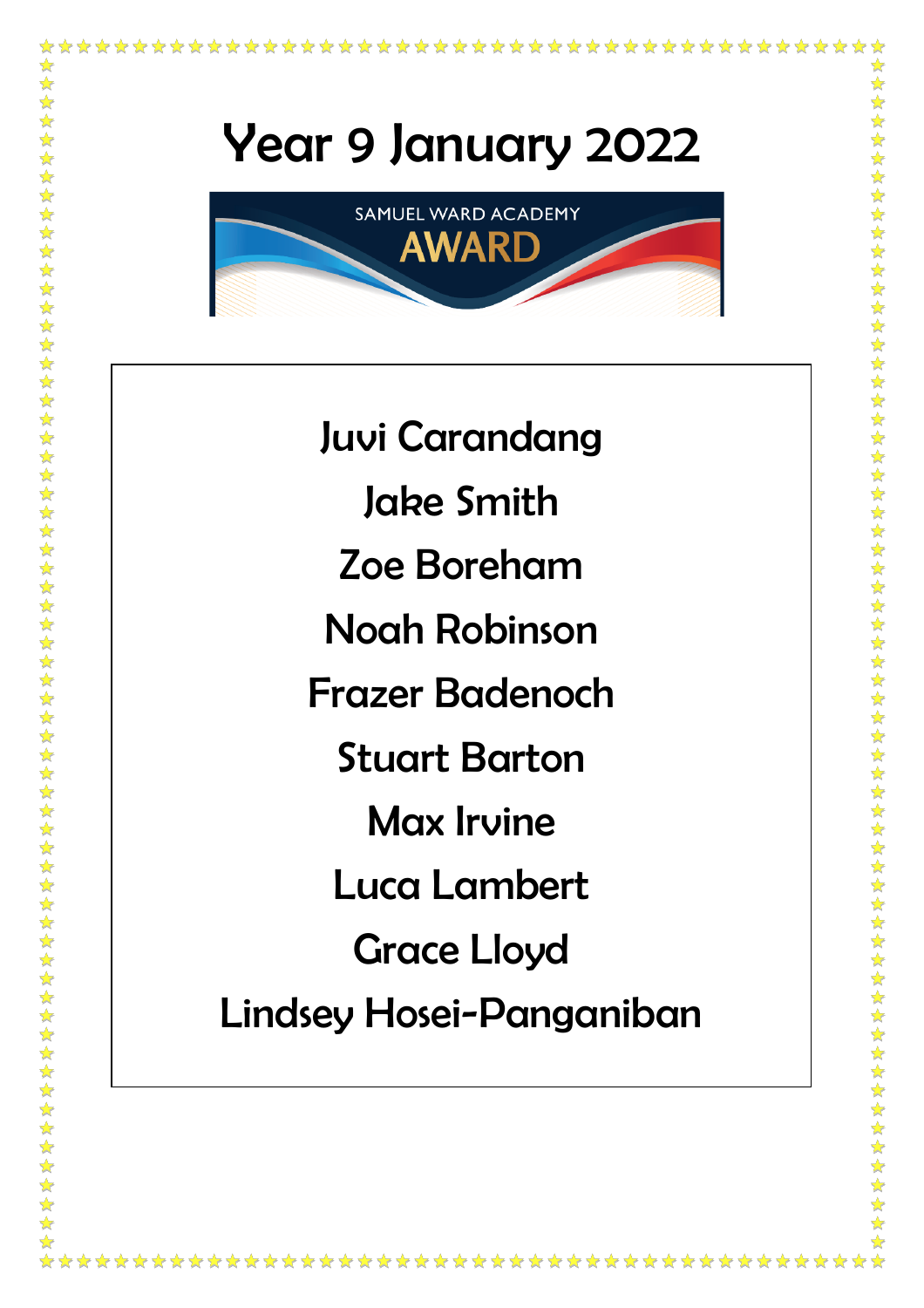大众

\*\*\*\*\*\*\*\*\*\*\*\*\*\*



Monica Sim Dana Manayan Roisin Parish Isabelle Robinson Elsa Tyzack Freya Morris Lucas Nichols Sarah Friend Tomas Merrills Janet Anyaegbu Liam Mitchell

\*\*\*\*\*\*\*\*\*\*\*\*\*\*\*\*\*\*\*\*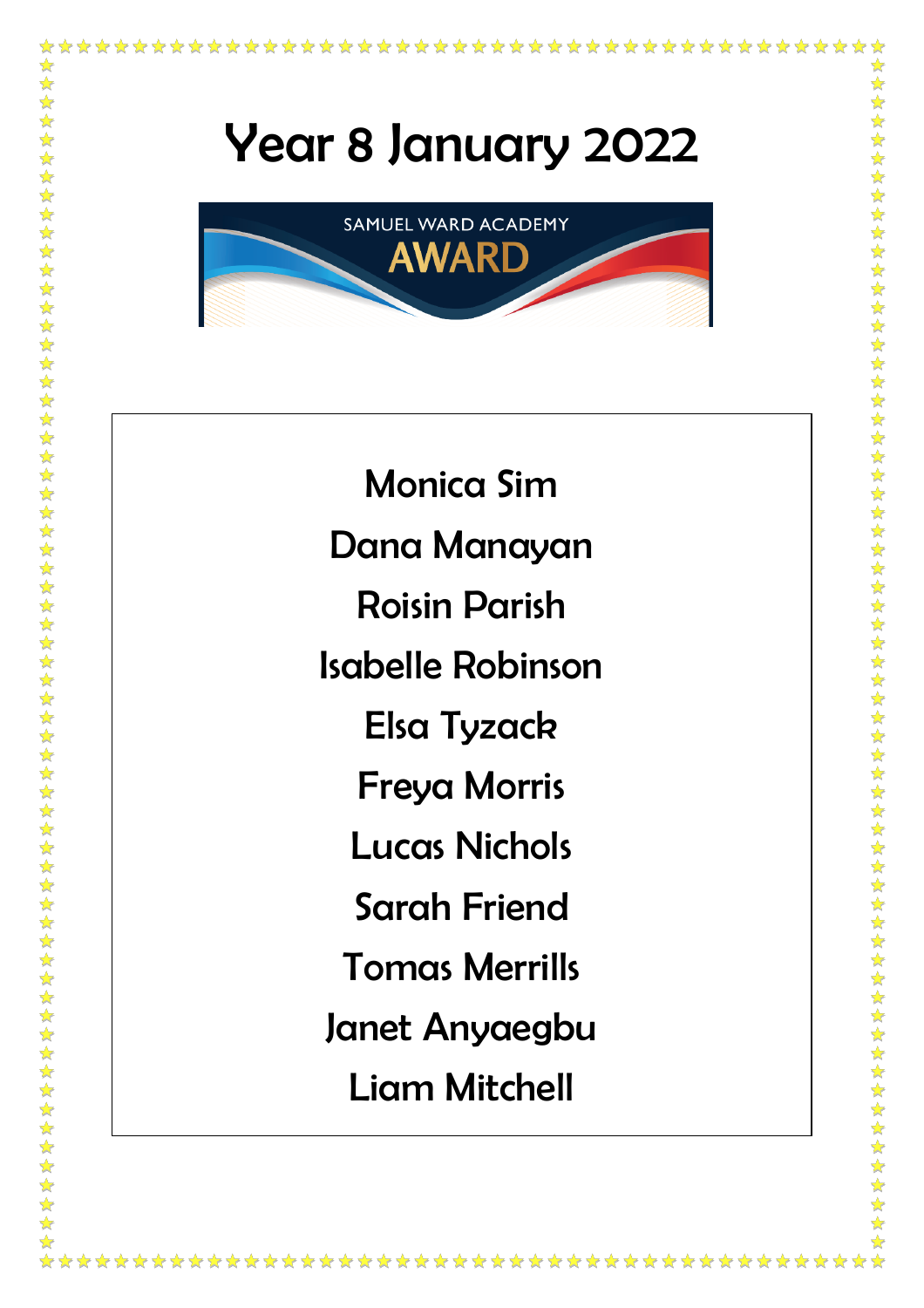\*\*\*\*\*\*\*\*\*\*\*\*\*\*\*\*\*\*\*

大女

大丈夫

\*\*\*\*\*\*\*\*\*\*\*\*\*\*\*\*\*



Matthew Kenning Alicia Abraham Gabriella Teliczan Dennis Jose Archie Cook Emiel Korstanje Sabastian Badenoch Edie Hammond Jessie Hopkins Megan Taylor Emily McConville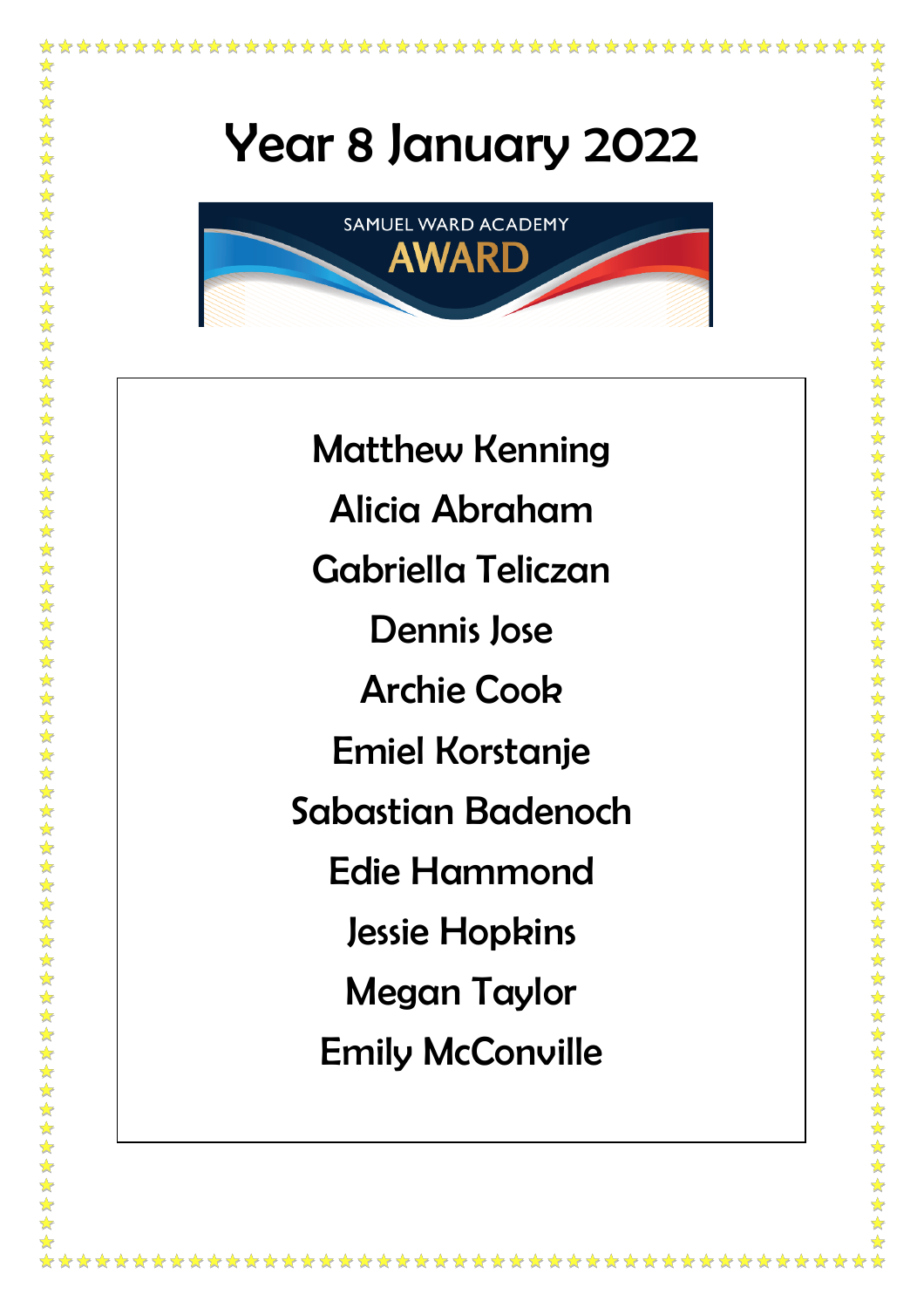计算



Stanley Connaughton Samuel Chilton Maia Tupas Weronika Cyrana Jack Fernard Ava Morley Holly Emery Georgina Austin Karl Armstrong Rebekah Torres Oscar Irvine Matthew Scoles Joel Welsh

\*\*\*\*\*\*\*\*\*\*\*\*\*\*\*\*\*\*\*\*\*\*\*\*\*\*\*\*\*\*\*\*\*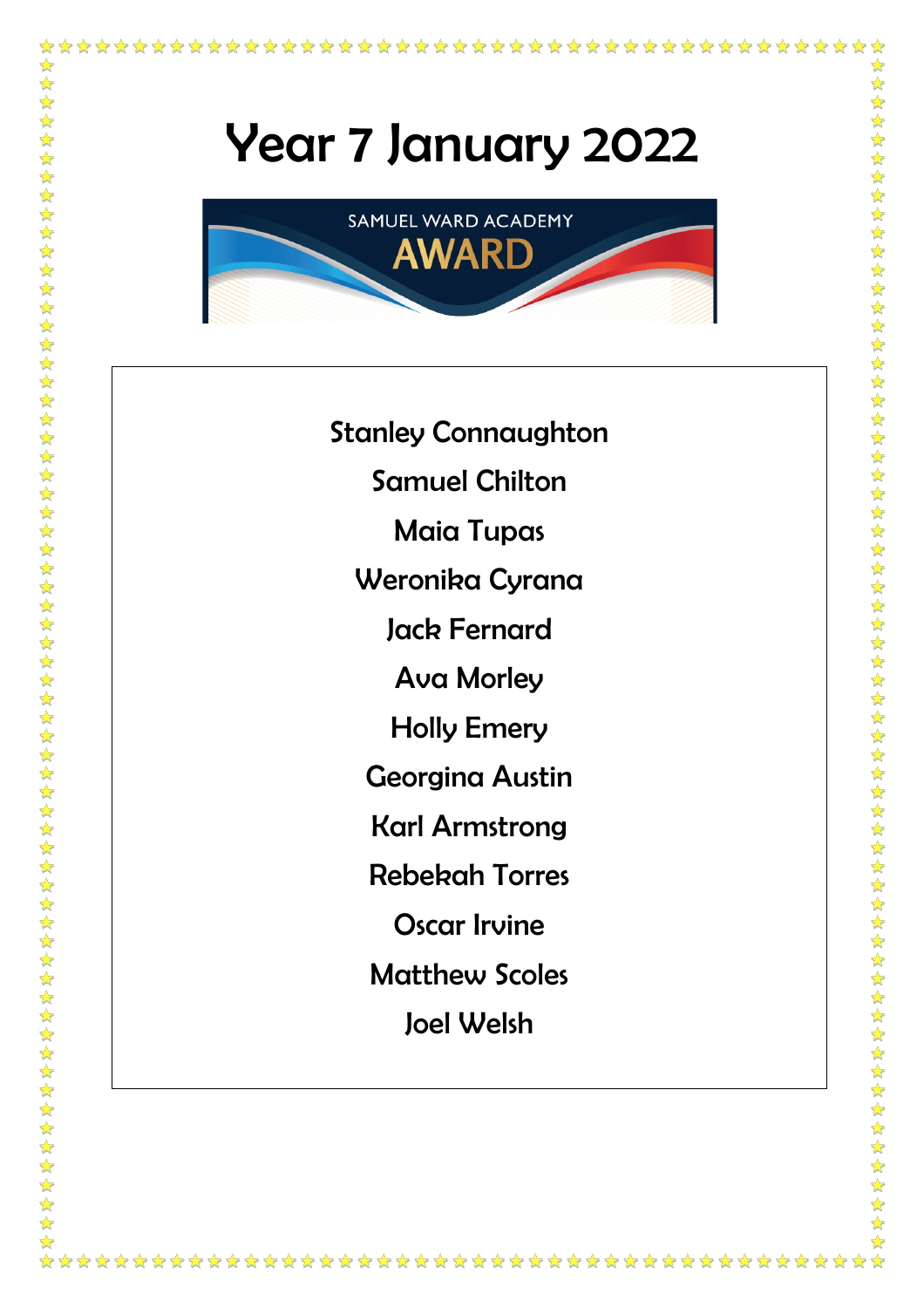计算



Jessica Savage Finley Donovan Kayden Martin Benjamin Wilson Ellie Robinson Gabriela Freitas De Jesus Harrison Carter Emily Hughes Adaline Ward Victoria Zajder Dexter Claydon Max Standeven

Evie Poole

\*\*\*\*\*\*\*\*\*\*\*\*\*\*\*\*\*\*\*\*\*\*\*\*\*\*\*\*\*\*\*\*\*